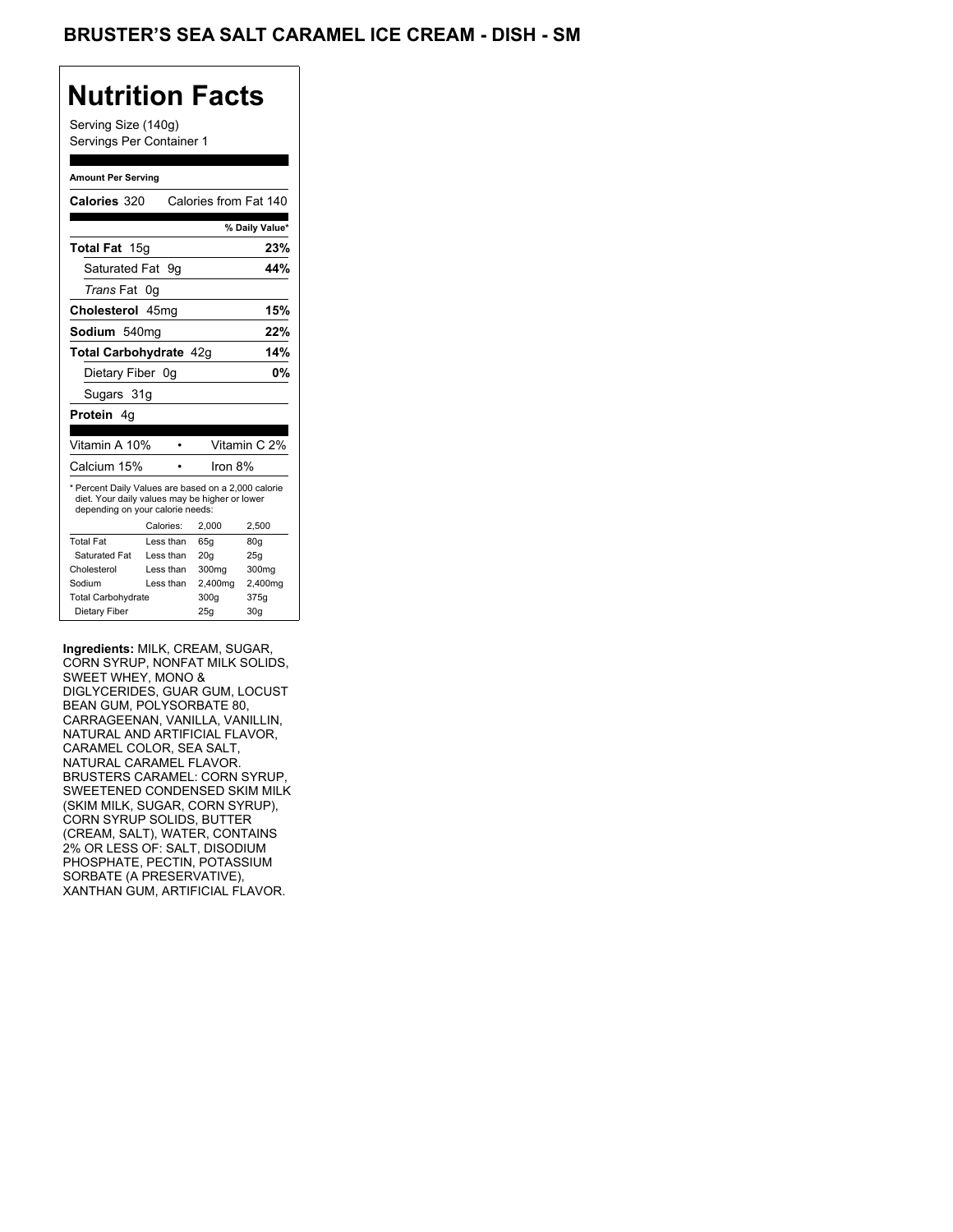## BRUSTER'S SEA SALT CARAMEL ICE CREAM - DISH - REG

# Nutrition Facts

Serving Size (210g) Servings Per Container 1

#### Amount Per Serving

| Calories 480                                                                                                                              |           | Calories from Fat 200 |                 |  |
|-------------------------------------------------------------------------------------------------------------------------------------------|-----------|-----------------------|-----------------|--|
|                                                                                                                                           |           |                       | % Daily Value*  |  |
| Total Fat 23g                                                                                                                             |           |                       | 35%             |  |
| Saturated Fat 13g                                                                                                                         |           |                       | 66%             |  |
| Trans Fat                                                                                                                                 | 0g        |                       |                 |  |
| Cholesterol                                                                                                                               | 65mg      |                       | 22%             |  |
| Sodium 810mg                                                                                                                              |           |                       | 34%             |  |
| Total Carbohydrate 63g<br>21%                                                                                                             |           |                       |                 |  |
| Dietary Fiber 0g                                                                                                                          |           |                       | 0%              |  |
| Sugars 47g                                                                                                                                |           |                       |                 |  |
| Protein<br>6q                                                                                                                             |           |                       |                 |  |
| Vitamin A 15%                                                                                                                             |           |                       | Vitamin C 4%    |  |
| Calcium 20%                                                                                                                               |           | Iron 10%              |                 |  |
| * Percent Daily Values are based on a 2,000 calorie<br>diet. Your daily values may be higher or lower<br>depending on your calorie needs: |           |                       |                 |  |
|                                                                                                                                           | Calories: | 2,000                 | 2,500           |  |
| <b>Total Fat</b>                                                                                                                          | Less than | 65q                   | 80 <sub>g</sub> |  |
| Saturated Fat                                                                                                                             | Less than | 20q                   | 25q             |  |
|                                                                                                                                           | Less than | 300mg                 | 300mg           |  |
| Cholesterol                                                                                                                               |           |                       |                 |  |
| Sodium                                                                                                                                    | Less than | 2,400mg               | 2,400mg         |  |
| <b>Total Carbohydrate</b>                                                                                                                 |           | 300q                  | 375g            |  |

Ingredients: MILK, CREAM, SUGAR, CORN SYRUP, NONFAT MILK SOLIDS, SWEET WHEY, MONO & DIGLYCERIDES, GUAR GUM, LOCUST BEAN GUM, POLYSORBATE 80, CARRAGEENAN, VANILLA, VANILLIN, NATURAL AND ARTIFICIAL FLAVOR, CARAMEL COLOR, SEA SALT, NATURAL CARAMEL FLAVOR. BRUSTERS CARAMEL: CORN SYRUP, SWEETENED CONDENSED SKIM MILK (SKIM MILK, SUGAR, CORN SYRUP), CORN SYRUP SOLIDS, BUTTER (CREAM, SALT), WATER, CONTAINS 2% OR LESS OF: SALT, DISODIUM PHOSPHATE, PECTIN, POTASSIUM SORBATE (A PRESERVATIVE), XANTHAN GUM, ARTIFICIAL FLAVOR.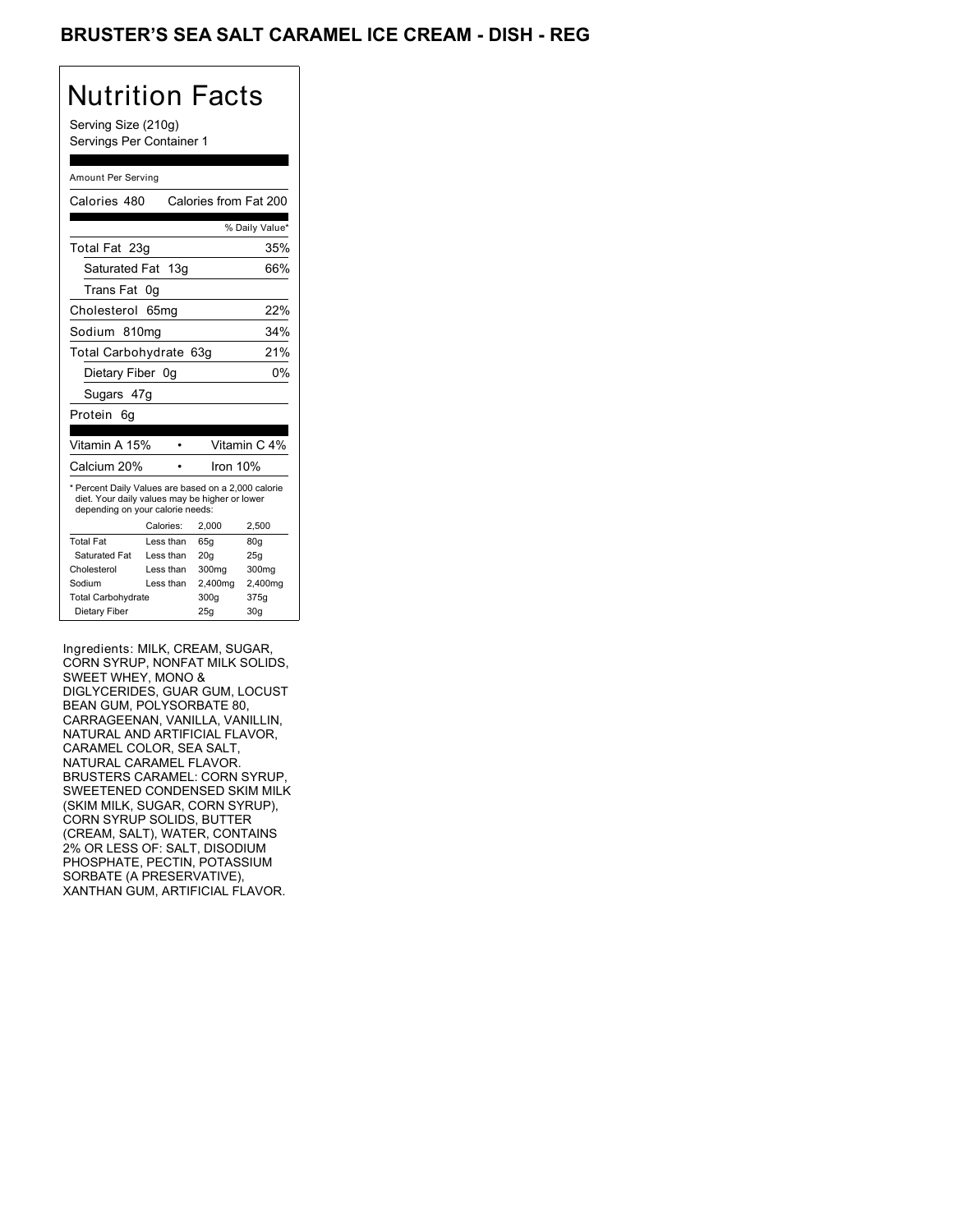## BRUSTER'S SEA SALT CARAMEL ICE CREAM - DISH - LG

# Nutrition Facts

Serving Size (280g) Servings Per Container 1

#### Amount Per Serving

| Calories 640                                                                                                                              |                  | Calories from Fat 270 |                 |
|-------------------------------------------------------------------------------------------------------------------------------------------|------------------|-----------------------|-----------------|
|                                                                                                                                           |                  |                       | % Daily Value*  |
| Total Fat 30g                                                                                                                             |                  |                       | 46%             |
| Saturated Fat 18g                                                                                                                         |                  |                       | 88%             |
| Trans Fat 0q                                                                                                                              |                  |                       |                 |
| Cholesterol                                                                                                                               | 90 <sub>mq</sub> |                       | 29%             |
| Sodium 1080mg                                                                                                                             |                  |                       | 45%             |
| Total Carbohydrate 84g                                                                                                                    |                  |                       | 28%             |
| Dietary Fiber 0q                                                                                                                          |                  |                       | 0%              |
| Sugars 63g                                                                                                                                |                  |                       |                 |
| Protein<br>8g                                                                                                                             |                  |                       |                 |
| Vitamin A 20%                                                                                                                             |                  |                       | Vitamin C 4%    |
| Calcium 25%                                                                                                                               |                  | Iron 15%              |                 |
| * Percent Daily Values are based on a 2,000 calorie<br>diet. Your daily values may be higher or lower<br>depending on your calorie needs: |                  |                       |                 |
|                                                                                                                                           | Calories:        | 2,000                 | 2,500           |
| <b>Total Fat</b>                                                                                                                          | Less than        | 65q                   | 80 <sub>g</sub> |
| Saturated Fat                                                                                                                             | Less than        | 20q                   | 25q             |
| Cholesterol                                                                                                                               | Less than        | 300mg                 | 300mg           |
| Sodium                                                                                                                                    | Less than        | 2,400mg               | 2,400mg         |
|                                                                                                                                           |                  |                       |                 |
| <b>Total Carbohydrate</b>                                                                                                                 |                  | 300g                  | 375g            |

Ingredients: MILK, CREAM, SUGAR, CORN SYRUP, NONFAT MILK SOLIDS, SWEET WHEY, MONO & DIGLYCERIDES, GUAR GUM, LOCUST BEAN GUM, POLYSORBATE 80, CARRAGEENAN, VANILLA, VANILLIN, NATURAL AND ARTIFICIAL FLAVOR, CARAMEL COLOR, SEA SALT, NATURAL CARAMEL FLAVOR. BRUSTERS CARAMEL: CORN SYRUP, SWEETENED CONDENSED SKIM MILK (SKIM MILK, SUGAR, CORN SYRUP), CORN SYRUP SOLIDS, BUTTER (CREAM, SALT), WATER, CONTAINS 2% OR LESS OF: SALT, DISODIUM PHOSPHATE, PECTIN, POTASSIUM SORBATE (A PRESERVATIVE), XANTHAN GUM, ARTIFICIAL FLAVOR.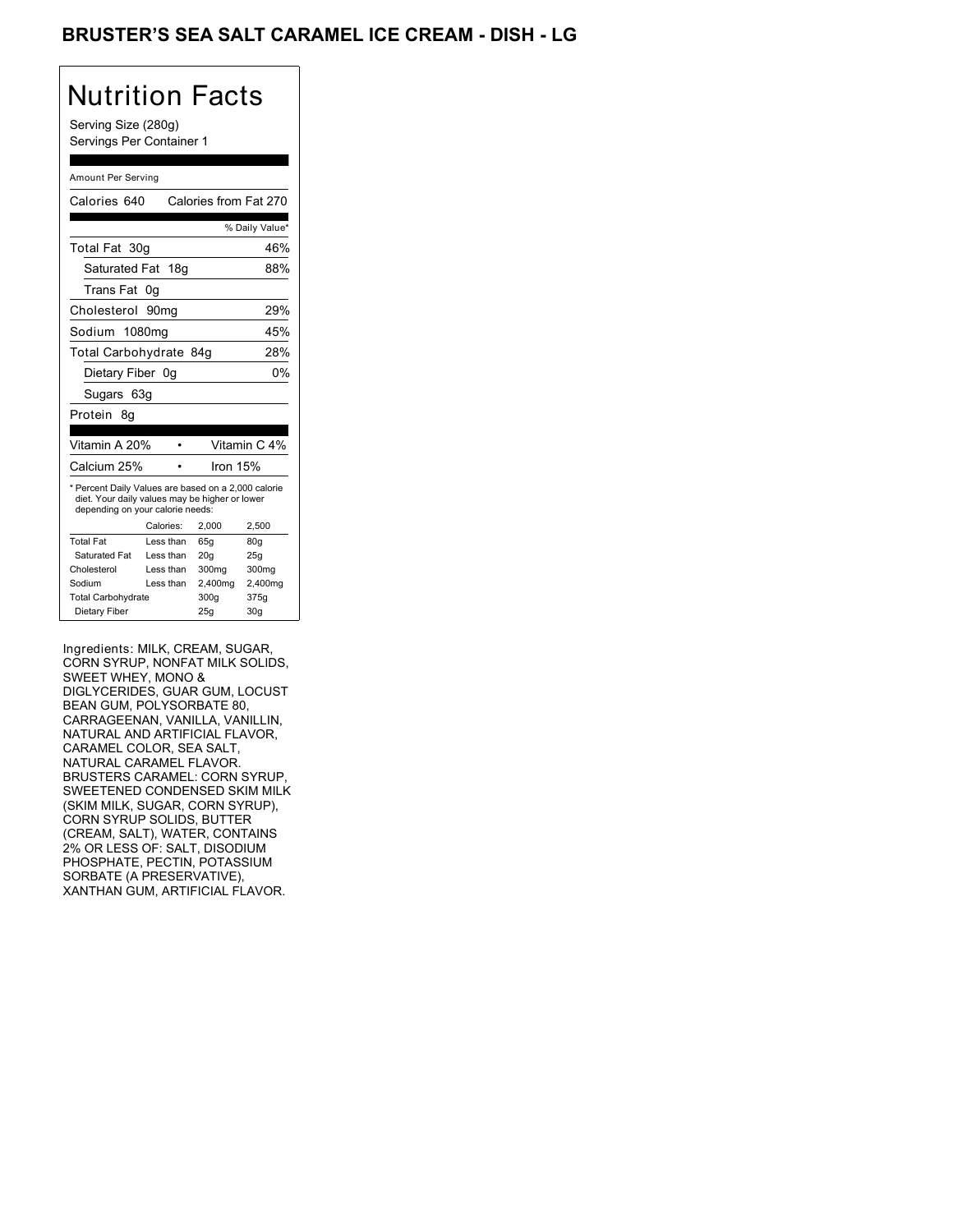## BRUSTER'S SEA SALT CARAMEL ICE CREAM - SUGAR CONE - SM

## Nutrition Facts

Serving Size (153g) Servings Per Container 1

#### Amount Per Serving

| Calories 370                                                                                                                              |           |           | Calories from Fat 140 |                 |
|-------------------------------------------------------------------------------------------------------------------------------------------|-----------|-----------|-----------------------|-----------------|
|                                                                                                                                           |           |           |                       | % Daily Value*  |
| Total Fat 15g                                                                                                                             |           |           |                       | 24%             |
| Saturated Fat 9g                                                                                                                          |           |           |                       | 44%             |
| Trans Fat                                                                                                                                 | 0g        |           |                       |                 |
| Cholesterol 45mg                                                                                                                          |           |           |                       | 15%             |
| Sodium 560mg                                                                                                                              |           |           |                       | 23%             |
| Total Carbohydrate 54g                                                                                                                    |           |           |                       | 18%             |
| Dietary Fiber 0g                                                                                                                          |           |           |                       | 0%              |
| Sugars 34g                                                                                                                                |           |           |                       |                 |
| Protein<br>4g                                                                                                                             |           |           |                       |                 |
|                                                                                                                                           |           |           |                       |                 |
| Vitamin A 10%                                                                                                                             |           |           |                       | Vitamin C 2%    |
| Calcium 15%                                                                                                                               |           |           | Iron 10%              |                 |
| * Percent Daily Values are based on a 2,000 calorie<br>diet. Your daily values may be higher or lower<br>depending on your calorie needs: |           |           |                       |                 |
|                                                                                                                                           | Calories: |           | 2.000                 | 2,500           |
| <b>Total Fat</b>                                                                                                                          |           | Less than | 65q                   | 80q             |
| Saturated Fat                                                                                                                             |           | Less than | 20q                   | 25q             |
| Cholesterol                                                                                                                               |           | Less than | 300mg                 | 300mg           |
| Sodium                                                                                                                                    |           | Less than | 2,400mg               | 2,400mg         |
| <b>Total Carbohydrate</b>                                                                                                                 |           |           | 300q                  | 375g            |
| Dietary Fiber                                                                                                                             |           |           | 25q                   | 30 <sub>q</sub> |

Ingredients: MILK, CREAM, SUGAR, CORN SYRUP, NONFAT MILK SOLIDS, SWEET WHEY, MONO & DIGLYCERIDES, GUAR GUM, LOCUST BEAN GUM, POLYSORBATE 80, CARRAGEENAN, VANILLA, VANILLIN, NATURAL AND ARTIFICIAL FLAVOR, CARAMEL COLOR, SEA SALT, NATURAL CARAMEL FLAVOR. BRUSTERS CARAMEL: CORN SYRUP, SWEETENED CONDENSED SKIM MILK (SKIM MILK, SUGAR, CORN SYRUP), CORN SYRUP SOLIDS, BUTTER (CREAM, SALT), WATER, CONTAINS 2% OR LESS OF: SALT, DISODIUM PHOSPHATE, PECTIN, POTASSIUM SORBATE (A PRESERVATIVE), XANTHAN GUM, ARTIFICIAL FLAVOR. SUGAR CONE: ENRICHED WHEAT FLOUR (ENRICHED WITH NIACIN, REDUCED IRON, THIAMIN MONONITRATE, RIBOFLAVIN, FOLIC ACID), TAPIOCA FLOUR, SUGAR, VEGETABLE SHORTENING (SOYBEAN AND/OR CANOLA OIL, MODIFIED PALM OIL, SOY LECITHIN, AND/OR PARTIALLY HYDROGENATED SOYBEAN OIL), OAT FIBER AND/OR VEGETABLE FIBER, SALT, CARAMEL COLOR, ARTIFICIAL FLAVOR, SOY LECITHIN.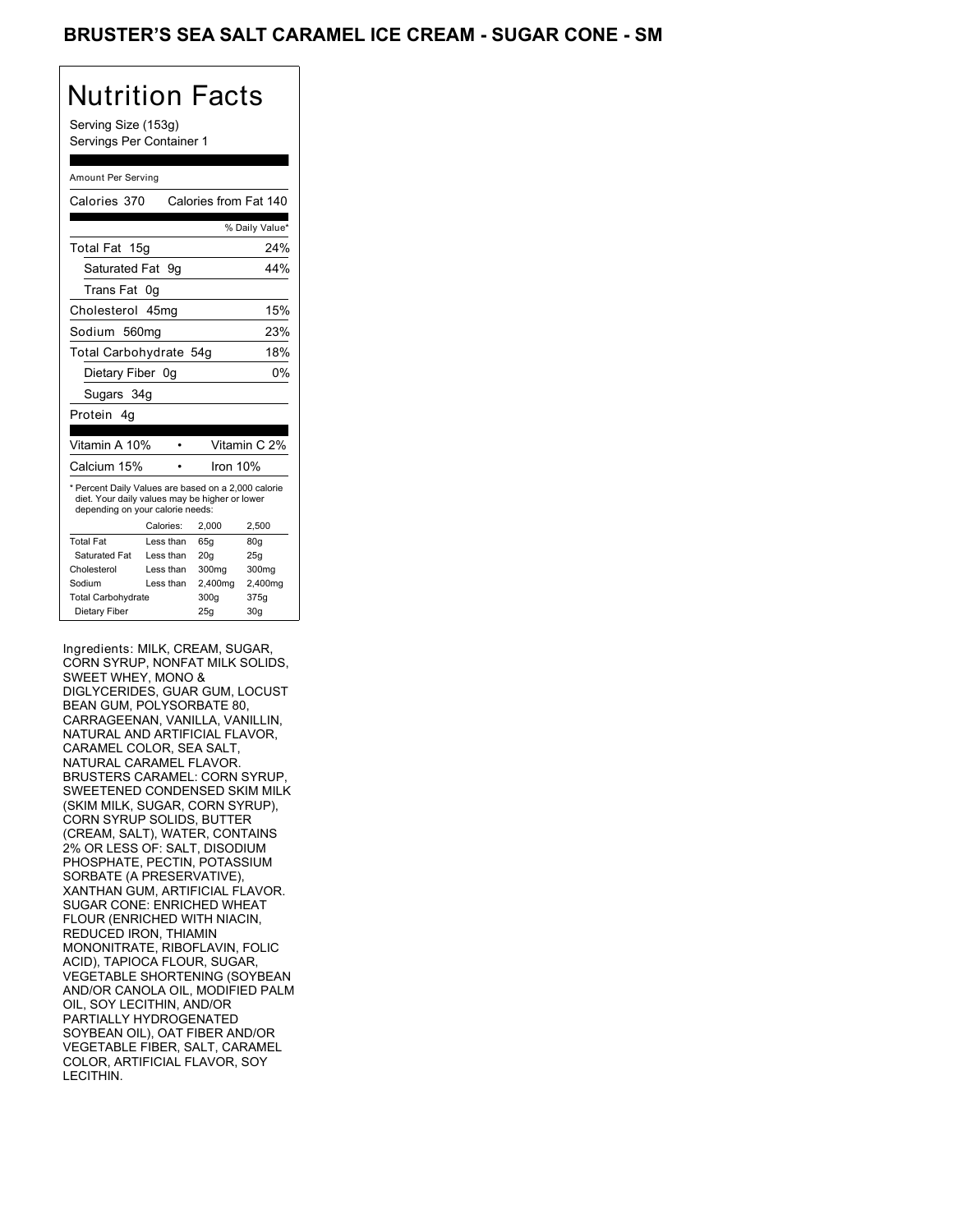## BRUSTER'S SEA SALT CARAMEL ICE CREAM - SUGAR CONE - REG

## Nutrition Facts

Serving Size (223g) Servings Per Container 1

#### Amount Per Serving

| Calories 530                                                                                                                              |           | Calories from Fat 210 |                 |
|-------------------------------------------------------------------------------------------------------------------------------------------|-----------|-----------------------|-----------------|
|                                                                                                                                           |           |                       | % Daily Value*  |
| Total Fat 23g                                                                                                                             |           |                       | 35%             |
| Saturated Fat 13g                                                                                                                         |           |                       | 66%             |
| Trans Fat                                                                                                                                 | 0g        |                       |                 |
| Cholesterol 65mg                                                                                                                          |           |                       | 22%             |
| Sodium 830mg                                                                                                                              |           |                       | 34%             |
| Total Carbohydrate 75g                                                                                                                    |           |                       | 25%             |
| Dietary Fiber 0q                                                                                                                          |           |                       | 0%              |
| Sugars 50g                                                                                                                                |           |                       |                 |
| Protein<br>6q                                                                                                                             |           |                       |                 |
|                                                                                                                                           |           |                       |                 |
| Vitamin A 15%                                                                                                                             |           |                       | Vitamin C 4%    |
| Calcium 20%                                                                                                                               |           | Iron $15%$            |                 |
| * Percent Daily Values are based on a 2,000 calorie<br>diet. Your daily values may be higher or lower<br>depending on your calorie needs: |           |                       |                 |
|                                                                                                                                           | Calories: | 2.000                 | 2.500           |
| <b>Total Fat</b>                                                                                                                          | Less than | 65q                   | 80q             |
| Saturated Fat                                                                                                                             | Less than | 20q                   | 25q             |
| Cholesterol                                                                                                                               | Less than | 300mg                 | 300mg           |
| Sodium                                                                                                                                    | Less than | 2,400mg               | 2,400mg         |
| <b>Total Carbohydrate</b>                                                                                                                 |           | 300g                  | 375g            |
| Dietary Fiber                                                                                                                             |           | 25q                   | 30 <sub>g</sub> |

Ingredients: MILK, CREAM, SUGAR, CORN SYRUP, NONFAT MILK SOLIDS, SWEET WHEY, MONO & DIGLYCERIDES, GUAR GUM, LOCUST BEAN GUM, POLYSORBATE 80, CARRAGEENAN, VANILLA, VANILLIN, NATURAL AND ARTIFICIAL FLAVOR, CARAMEL COLOR, SEA SALT, NATURAL CARAMEL FLAVOR. BRUSTERS CARAMEL: CORN SYRUP, SWEETENED CONDENSED SKIM MILK (SKIM MILK, SUGAR, CORN SYRUP), CORN SYRUP SOLIDS, BUTTER (CREAM, SALT), WATER, CONTAINS 2% OR LESS OF: SALT, DISODIUM PHOSPHATE, PECTIN, POTASSIUM SORBATE (A PRESERVATIVE), XANTHAN GUM, ARTIFICIAL FLAVOR. SUGAR CONE: ENRICHED WHEAT FLOUR (ENRICHED WITH NIACIN, REDUCED IRON, THIAMIN MONONITRATE, RIBOFLAVIN, FOLIC ACID), TAPIOCA FLOUR, SUGAR, VEGETABLE SHORTENING (SOYBEAN AND/OR CANOLA OIL, MODIFIED PALM OIL, SOY LECITHIN, AND/OR PARTIALLY HYDROGENATED SOYBEAN OIL), OAT FIBER AND/OR VEGETABLE FIBER, SALT, CARAMEL COLOR, ARTIFICIAL FLAVOR, SOY LECITHIN.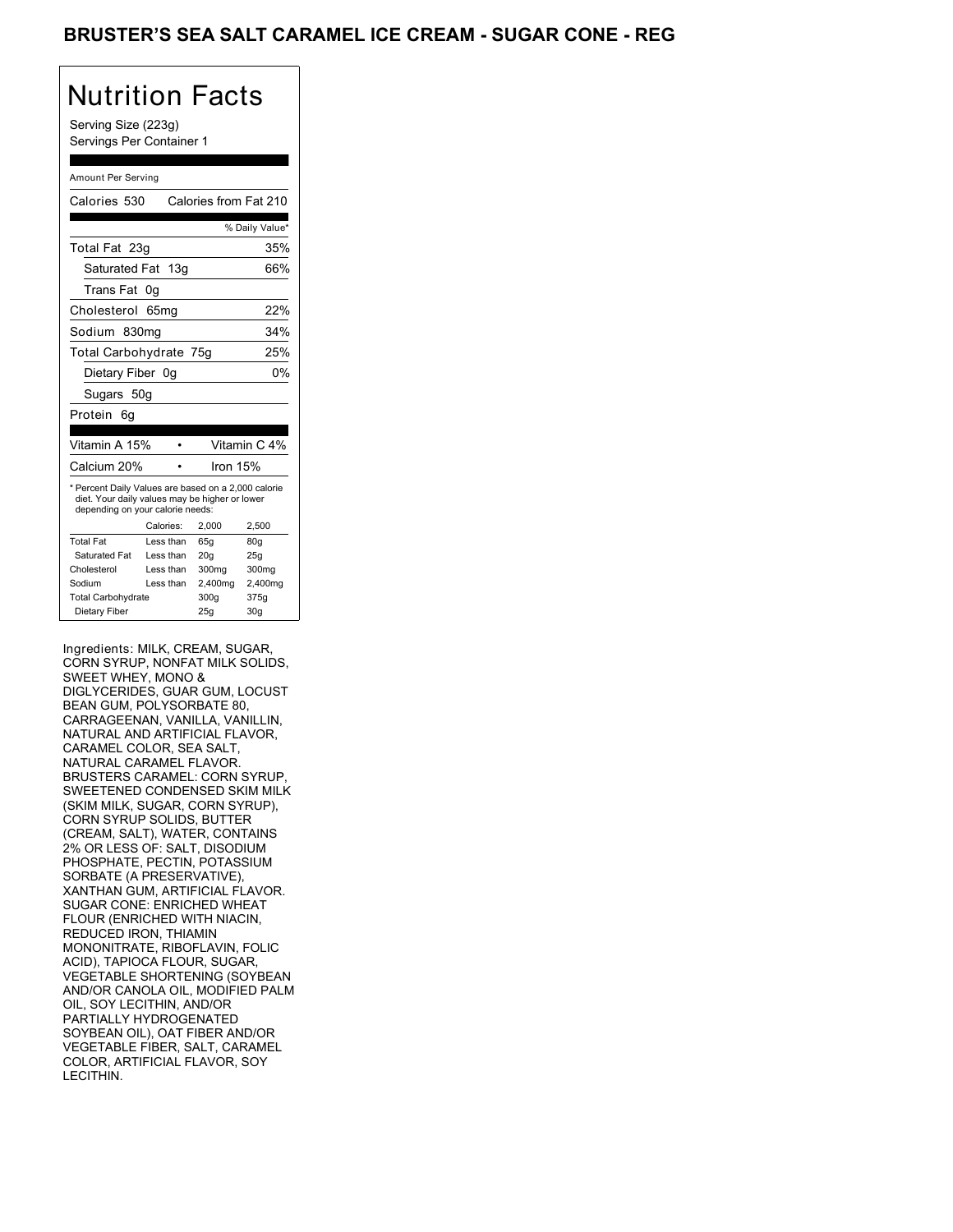## BRUSTER'S SEA SALT CARAMEL ICE CREAM - SUGAR CONE - LG

# Nutrition Facts

Serving Size (293g) Servings Per Container 1

#### Amount Per Serving

| Calories 690                                                                                                                              |                  | Calories from Fat 270 |                 |
|-------------------------------------------------------------------------------------------------------------------------------------------|------------------|-----------------------|-----------------|
|                                                                                                                                           |                  |                       | % Daily Value*  |
| Total Fat 30g                                                                                                                             |                  |                       | 47%             |
| Saturated Fat 18g                                                                                                                         |                  |                       | 88%             |
| Trans Fat                                                                                                                                 | 0g               |                       |                 |
| Cholesterol                                                                                                                               | 90 <sub>mq</sub> |                       | 29%             |
| Sodium 1100mg                                                                                                                             |                  |                       | 46%             |
| Total Carbohydrate 96g                                                                                                                    |                  |                       | 32%             |
| Dietary Fiber 0g                                                                                                                          |                  |                       | 0%              |
| Sugars 66g                                                                                                                                |                  |                       |                 |
| Protein<br>8q                                                                                                                             |                  |                       |                 |
|                                                                                                                                           |                  |                       |                 |
| Vitamin A 20%                                                                                                                             |                  |                       | Vitamin C 4%    |
| Calcium 30%                                                                                                                               |                  | Iron $15%$            |                 |
| * Percent Daily Values are based on a 2,000 calorie<br>diet. Your daily values may be higher or lower<br>depending on your calorie needs: |                  |                       |                 |
|                                                                                                                                           | Calories:        | 2.000                 | 2.500           |
| <b>Total Fat</b>                                                                                                                          | Less than        | 65q                   | 80q             |
| Saturated Fat                                                                                                                             | Less than        | 20q                   | 25q             |
| Cholesterol                                                                                                                               | Less than        | 300mg                 | 300mg           |
| Sodium                                                                                                                                    | Less than        | 2,400mg               | 2,400mg         |
| <b>Total Carbohydrate</b>                                                                                                                 |                  | 300q                  | 375g            |
| Dietary Fiber                                                                                                                             |                  | 25q                   | 30 <sub>g</sub> |

Ingredients: MILK, CREAM, SUGAR, CORN SYRUP, NONFAT MILK SOLIDS, SWEET WHEY, MONO & DIGLYCERIDES, GUAR GUM, LOCUST BEAN GUM, POLYSORBATE 80, CARRAGEENAN, VANILLA, VANILLIN, NATURAL AND ARTIFICIAL FLAVOR, CARAMEL COLOR, SEA SALT, NATURAL CARAMEL FLAVOR. BRUSTERS CARAMEL: CORN SYRUP, SWEETENED CONDENSED SKIM MILK (SKIM MILK, SUGAR, CORN SYRUP), CORN SYRUP SOLIDS, BUTTER (CREAM, SALT), WATER, CONTAINS 2% OR LESS OF: SALT, DISODIUM PHOSPHATE, PECTIN, POTASSIUM SORBATE (A PRESERVATIVE), XANTHAN GUM, ARTIFICIAL FLAVOR. SUGAR CONE: ENRICHED WHEAT FLOUR (ENRICHED WITH NIACIN, REDUCED IRON, THIAMIN MONONITRATE, RIBOFLAVIN, FOLIC ACID), TAPIOCA FLOUR, SUGAR, VEGETABLE SHORTENING (SOYBEAN AND/OR CANOLA OIL, MODIFIED PALM OIL, SOY LECITHIN, AND/OR PARTIALLY HYDROGENATED SOYBEAN OIL), OAT FIBER AND/OR VEGETABLE FIBER, SALT, CARAMEL COLOR, ARTIFICIAL FLAVOR, SOY LECITHIN.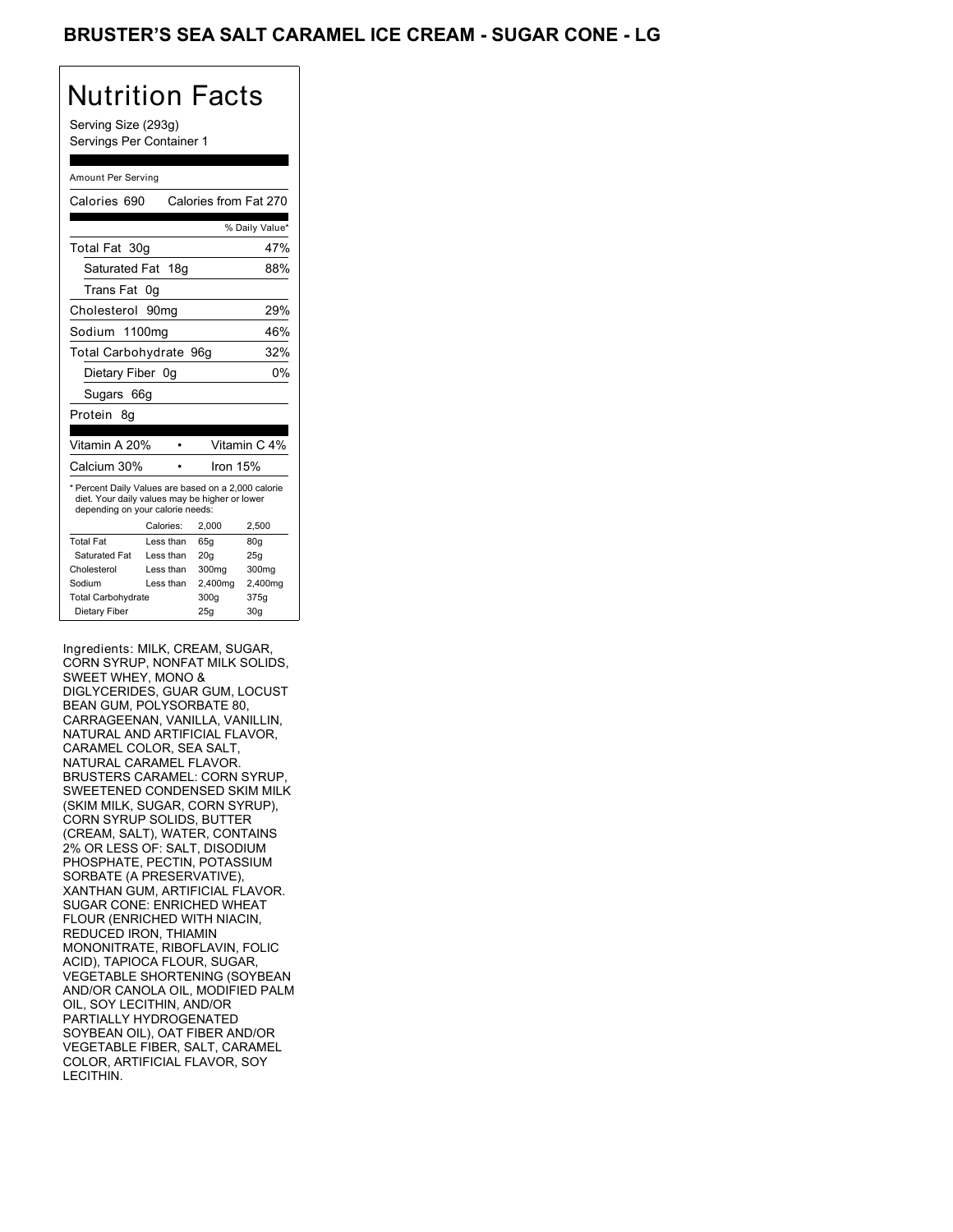## BRUSTER'S SEA SALT CARAMEL ICE CREAM - CAKE CONE - SM

## Nutrition Facts

Serving Size (146g) Servings Per Container 1

#### Amount Per Serving

| Calories 340                                                                                                                              |           |          | Calories from Fat 140 |
|-------------------------------------------------------------------------------------------------------------------------------------------|-----------|----------|-----------------------|
|                                                                                                                                           |           |          | % Daily Value*        |
| Total Fat 15g                                                                                                                             |           |          | 23%                   |
| Saturated Fat 9g                                                                                                                          |           |          | 44%                   |
| Trans Fat                                                                                                                                 | 0g        |          |                       |
| Cholesterol 45mg                                                                                                                          |           |          | 15%                   |
| Sodium 550mg                                                                                                                              |           |          | 23%                   |
| Total Carbohydrate 47g                                                                                                                    |           |          | 16%                   |
| Dietary Fiber 0g                                                                                                                          |           |          | 0%                    |
| Sugars 32g                                                                                                                                |           |          |                       |
| Protein 4a                                                                                                                                |           |          |                       |
|                                                                                                                                           |           |          |                       |
| Vitamin A 10%                                                                                                                             |           |          | Vitamin C 2%          |
| Calcium 15%                                                                                                                               |           | Iron 10% |                       |
| * Percent Daily Values are based on a 2,000 calorie<br>diet. Your daily values may be higher or lower<br>depending on your calorie needs: |           |          |                       |
|                                                                                                                                           | Calories: | 2.000    | 2,500                 |
| <b>Total Fat</b>                                                                                                                          | Less than | 65g      | 80q                   |
| Saturated Fat                                                                                                                             | Less than | 20q      | 25q                   |
| Cholesterol                                                                                                                               | Less than | 300mg    | 300mg                 |
| Sodium                                                                                                                                    | Less than | 2,400mg  | 2,400mg               |
| <b>Total Carbohydrate</b>                                                                                                                 |           | 300g     | 375g                  |
| Dietary Fiber                                                                                                                             |           | 25q      | 30 <sub>g</sub>       |

Ingredients: MILK, CREAM, SUGAR, CORN SYRUP, NONFAT MILK SOLIDS, SWEET WHEY, MONO & DIGLYCERIDES, GUAR GUM, LOCUST BEAN GUM, POLYSORBATE 80, CARRAGEENAN, VANILLA, VANILLIN, NATURAL AND ARTIFICIAL FLAVOR, CARAMEL COLOR, SEA SALT, NATURAL CARAMEL FLAVOR. BRUSTERS CARAMEL: CORN SYRUP, SWEETENED CONDENSED SKIM MILK (SKIM MILK, SUGAR, CORN SYRUP), CORN SYRUP SOLIDS, BUTTER (CREAM, SALT), WATER, CONTAINS 2% OR LESS OF: SALT, DISODIUM PHOSPHATE, PECTIN, POTASSIUM SORBATE (A PRESERVATIVE), XANTHAN GUM, ARTIFICIAL FLAVOR. CAKE CONE: ENRICHED WHEAT FLOUR (ENRICHED WITH NIACIN, REDUCED IRON, THIAMIN MONONITRATE, RIBOFLAVIN, FOLIC ACID), TAPIOCA FLOUR, SUGAR, VEGETABLE OIL SHORTENING (SOYBEAN AND/OR CANOLA OIL, MODIFIED PALM OIL, SOY LECITHIN, AND/OR PARTIALLY HYDROGENATED SOYBEAN OIL), LEAVENING (SODIUM BICARBONATE, AMMONIUM BICARBONATE), SALT, NATURAL FLAVOR, ANNATTO (VEGETABLE COLOR).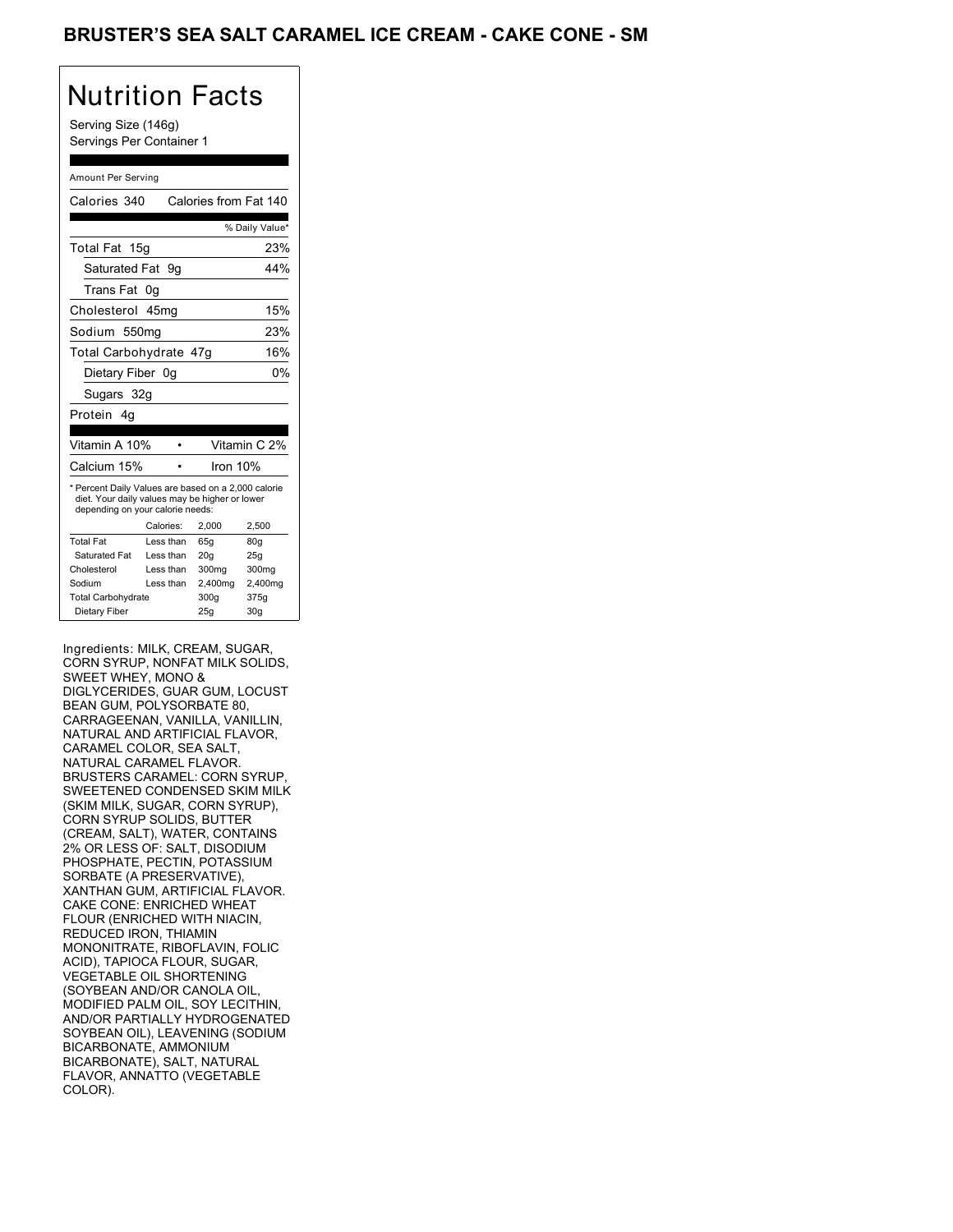## BRUSTER'S SEA SALT CARAMEL ICE CREAM - CAKE CONE - REG

# Nutrition Facts

Serving Size (216g) Servings Per Container 1

#### Amount Per Serving

| Calories 500                                                                                                                              |           |            | Calories from Fat 200 |
|-------------------------------------------------------------------------------------------------------------------------------------------|-----------|------------|-----------------------|
|                                                                                                                                           |           |            | % Daily Value*        |
| Total Fat 23g                                                                                                                             |           |            | 35%                   |
| Saturated Fat 13g                                                                                                                         |           |            | 66%                   |
| Trans Fat                                                                                                                                 | 0g        |            |                       |
| Cholesterol 65mg                                                                                                                          |           |            | 22%                   |
| Sodium 820mg                                                                                                                              |           |            | 34%                   |
| Total Carbohydrate 68g                                                                                                                    |           |            | 23%                   |
| Dietary Fiber 0g                                                                                                                          |           |            | 0%                    |
| Sugars 47g                                                                                                                                |           |            |                       |
| Protein<br>6q                                                                                                                             |           |            |                       |
|                                                                                                                                           |           |            |                       |
| Vitamin A 15%                                                                                                                             |           |            | Vitamin C 4%          |
| Calcium 20%                                                                                                                               |           | Iron $15%$ |                       |
| * Percent Daily Values are based on a 2,000 calorie<br>diet. Your daily values may be higher or lower<br>depending on your calorie needs: |           |            |                       |
|                                                                                                                                           | Calories: | 2.000      | 2,500                 |
| <b>Total Fat</b>                                                                                                                          | Less than | 65q        | 80q                   |
| Saturated Fat                                                                                                                             | Less than | 20q        | 25q                   |
| Cholesterol                                                                                                                               | Less than | 300mg      | 300mg                 |
| Sodium                                                                                                                                    | Less than | 2,400mg    | 2,400mg               |
| <b>Total Carbohydrate</b>                                                                                                                 |           | 300q       | 375g                  |
| Dietary Fiber                                                                                                                             |           | 25q        | 30q                   |

Ingredients: MILK, CREAM, SUGAR, CORN SYRUP, NONFAT MILK SOLIDS, SWEET WHEY, MONO & DIGLYCERIDES, GUAR GUM, LOCUST BEAN GUM, POLYSORBATE 80, CARRAGEENAN, VANILLA, VANILLIN, NATURAL AND ARTIFICIAL FLAVOR, CARAMEL COLOR, SEA SALT, NATURAL CARAMEL FLAVOR. BRUSTERS CARAMEL: CORN SYRUP, SWEETENED CONDENSED SKIM MILK (SKIM MILK, SUGAR, CORN SYRUP), CORN SYRUP SOLIDS, BUTTER (CREAM, SALT), WATER, CONTAINS 2% OR LESS OF: SALT, DISODIUM PHOSPHATE, PECTIN, POTASSIUM SORBATE (A PRESERVATIVE), XANTHAN GUM, ARTIFICIAL FLAVOR. CAKE CONE: ENRICHED WHEAT FLOUR (ENRICHED WITH NIACIN, REDUCED IRON, THIAMIN MONONITRATE, RIBOFLAVIN, FOLIC ACID), TAPIOCA FLOUR, SUGAR, VEGETABLE OIL SHORTENING (SOYBEAN AND/OR CANOLA OIL, MODIFIED PALM OIL, SOY LECITHIN, AND/OR PARTIALLY HYDROGENATED SOYBEAN OIL), LEAVENING (SODIUM BICARBONATE, AMMONIUM BICARBONATE), SALT, NATURAL FLAVOR, ANNATTO (VEGETABLE COLOR).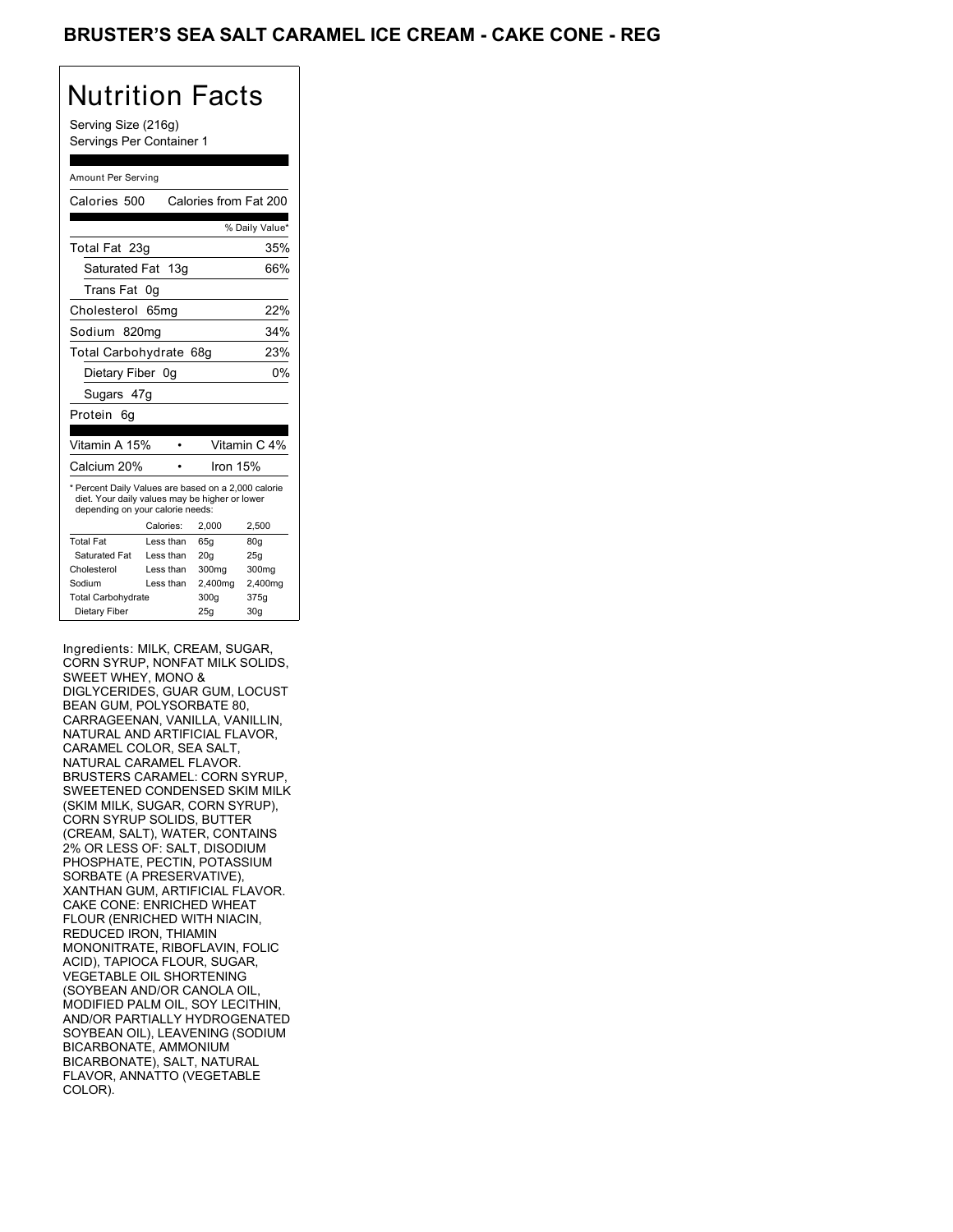## BRUSTER'S SEA SALT CARAMEL ICE CREAM - CAKE CONE - LG

# Nutrition Facts

Serving Size (286g) Servings Per Container 1

#### Amount Per Serving

| Calories 660                                                                                                                              |                  |          | Calories from Fat 270 |
|-------------------------------------------------------------------------------------------------------------------------------------------|------------------|----------|-----------------------|
|                                                                                                                                           |                  |          | % Daily Value*        |
| Total Fat 30g                                                                                                                             |                  |          | 46%                   |
| Saturated Fat 18g                                                                                                                         |                  |          | 88%                   |
| Trans Fat                                                                                                                                 | 0g               |          |                       |
| Cholesterol                                                                                                                               | 90 <sub>mq</sub> |          | 29%                   |
| Sodium 1090mg                                                                                                                             |                  |          | 45%                   |
| Total Carbohydrate 89g                                                                                                                    |                  |          | 30%                   |
| Dietary Fiber 0g                                                                                                                          |                  |          | 0%                    |
| Sugars 63g                                                                                                                                |                  |          |                       |
| Protein<br>8q                                                                                                                             |                  |          |                       |
|                                                                                                                                           |                  |          |                       |
| Vitamin A 20%                                                                                                                             |                  |          | Vitamin C 4%          |
| Calcium 25%                                                                                                                               |                  | Iron 15% |                       |
| * Percent Daily Values are based on a 2,000 calorie<br>diet. Your daily values may be higher or lower<br>depending on your calorie needs: |                  |          |                       |
|                                                                                                                                           | Calories:        | 2.000    | 2,500                 |
| <b>Total Fat</b>                                                                                                                          | Less than        | 65q      | 80q                   |
| Saturated Fat                                                                                                                             | Less than        | 20q      | 25q                   |
| Cholesterol                                                                                                                               | Less than        | 300mg    | 300mg                 |
| Sodium                                                                                                                                    | Less than        | 2,400mg  | 2,400mg               |
| <b>Total Carbohydrate</b>                                                                                                                 |                  | 300g     | 375g                  |
| Dietary Fiber                                                                                                                             |                  | 25q      | 30 <sub>g</sub>       |

Ingredients: MILK, CREAM, SUGAR, CORN SYRUP, NONFAT MILK SOLIDS, SWEET WHEY, MONO & DIGLYCERIDES, GUAR GUM, LOCUST BEAN GUM, POLYSORBATE 80, CARRAGEENAN, VANILLA, VANILLIN, NATURAL AND ARTIFICIAL FLAVOR, CARAMEL COLOR, SEA SALT, NATURAL CARAMEL FLAVOR. BRUSTERS CARAMEL: CORN SYRUP, SWEETENED CONDENSED SKIM MILK (SKIM MILK, SUGAR, CORN SYRUP), CORN SYRUP SOLIDS, BUTTER (CREAM, SALT), WATER, CONTAINS 2% OR LESS OF: SALT, DISODIUM PHOSPHATE, PECTIN, POTASSIUM SORBATE (A PRESERVATIVE), XANTHAN GUM, ARTIFICIAL FLAVOR. CAKE CONE: ENRICHED WHEAT FLOUR (ENRICHED WITH NIACIN, REDUCED IRON, THIAMIN MONONITRATE, RIBOFLAVIN, FOLIC ACID), TAPIOCA FLOUR, SUGAR, VEGETABLE OIL SHORTENING (SOYBEAN AND/OR CANOLA OIL, MODIFIED PALM OIL, SOY LECITHIN, AND/OR PARTIALLY HYDROGENATED SOYBEAN OIL), LEAVENING (SODIUM BICARBONATE, AMMONIUM BICARBONATE), SALT, NATURAL FLAVOR, ANNATTO (VEGETABLE COLOR).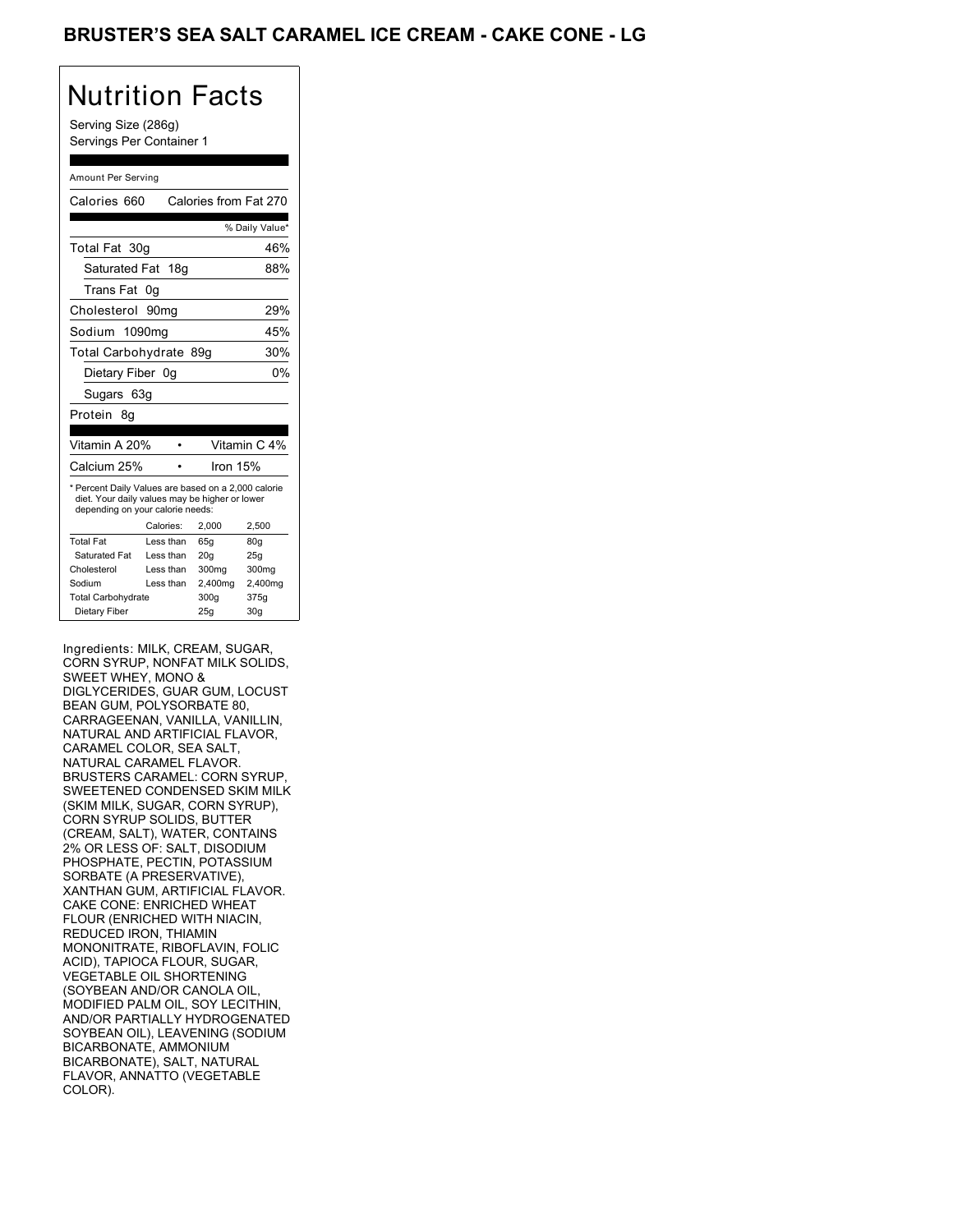## BRUSTER'S SEA SALT CARAMEL ICE CREAM - WAFFLE CONE - SM

# Nutrition Facts

Serving Size (170g) Servings Per Container 1

#### Amount Per Serving

| Calories 450                                                                                                                              |                  | Calories from Fat 160 |                 |
|-------------------------------------------------------------------------------------------------------------------------------------------|------------------|-----------------------|-----------------|
|                                                                                                                                           |                  |                       | % Daily Value*  |
| Total Fat 18g                                                                                                                             |                  |                       | 28%             |
| Saturated Fat 10g                                                                                                                         |                  |                       | 48%             |
| Trans Fat                                                                                                                                 | 0g               |                       |                 |
| Cholesterol                                                                                                                               | 50 <sub>mq</sub> |                       | 17%             |
| Sodium 540mg                                                                                                                              |                  |                       | 22%             |
| Total Carbohydrate 65g                                                                                                                    |                  |                       | 22%             |
| Dietary Fiber 0g                                                                                                                          |                  |                       | 0%              |
| Sugars 42g                                                                                                                                |                  |                       |                 |
| Protein<br>6g                                                                                                                             |                  |                       |                 |
|                                                                                                                                           |                  |                       |                 |
| Vitamin A 10%                                                                                                                             |                  |                       | Vitamin C 2%    |
| Calcium 15%                                                                                                                               |                  | Iron 10%              |                 |
| * Percent Daily Values are based on a 2,000 calorie<br>diet. Your daily values may be higher or lower<br>depending on your calorie needs: |                  |                       |                 |
|                                                                                                                                           | Calories:        | 2.000                 | 2,500           |
| <b>Total Fat</b>                                                                                                                          | Less than        | 65q                   | 80q             |
| Saturated Fat                                                                                                                             | Less than        | 20q                   | 25q             |
| Cholesterol                                                                                                                               | Less than        | 300mg                 | 300mg           |
| Sodium                                                                                                                                    | Less than        | 2,400mg               | 2,400mg         |
| <b>Total Carbohydrate</b>                                                                                                                 |                  | 300q                  | 375g            |
| Dietary Fiber                                                                                                                             |                  | 25q                   | 30 <sub>q</sub> |

Ingredients: MILK, CREAM, SUGAR, CORN SYRUP, NONFAT MILK SOLIDS, SWEET WHEY, MONO & DIGLYCERIDES, GUAR GUM, LOCUST BEAN GUM, POLYSORBATE 80, CARRAGEENAN, VANILLA, VANILLIN, NATURAL AND ARTIFICIAL FLAVOR, CARAMEL COLOR, SEA SALT, NATURAL CARAMEL FLAVOR. BRUSTERS CARAMEL: CORN SYRUP, SWEETENED CONDENSED SKIM MILK (SKIM MILK, SUGAR, CORN SYRUP), CORN SYRUP SOLIDS, BUTTER (CREAM, SALT), WATER, CONTAINS 2% OR LESS OF: SALT, DISODIUM PHOSPHATE, PECTIN, POTASSIUM SORBATE (A PRESERVATIVE), XANTHAN GUM, ARTIFICIAL FLAVOR. WAFFLE CONE: ENRICHED BLEACHED WHEAT FLOUR (ENRICHED WITH NIACIN, REDUCED IRON, THIAMIN MONONITRATE, RIBOFLAVIN, FOLIC ACID), SUGAR, VEGETABLE SHORTENING (PARTIALLY HYDROGENATED SOYBEAN AND COTTONSEED OILS), WHOLE EGG, ARTIFICIAL FLAVOR (INCLUDING MALTODEXTRIN, MODIFIED CORNSTARCH, BUTTER, BUTTERMILK), DEXTROSE, SOY LECITHIN, ARTIFICIAL VANILLA FLAVOR.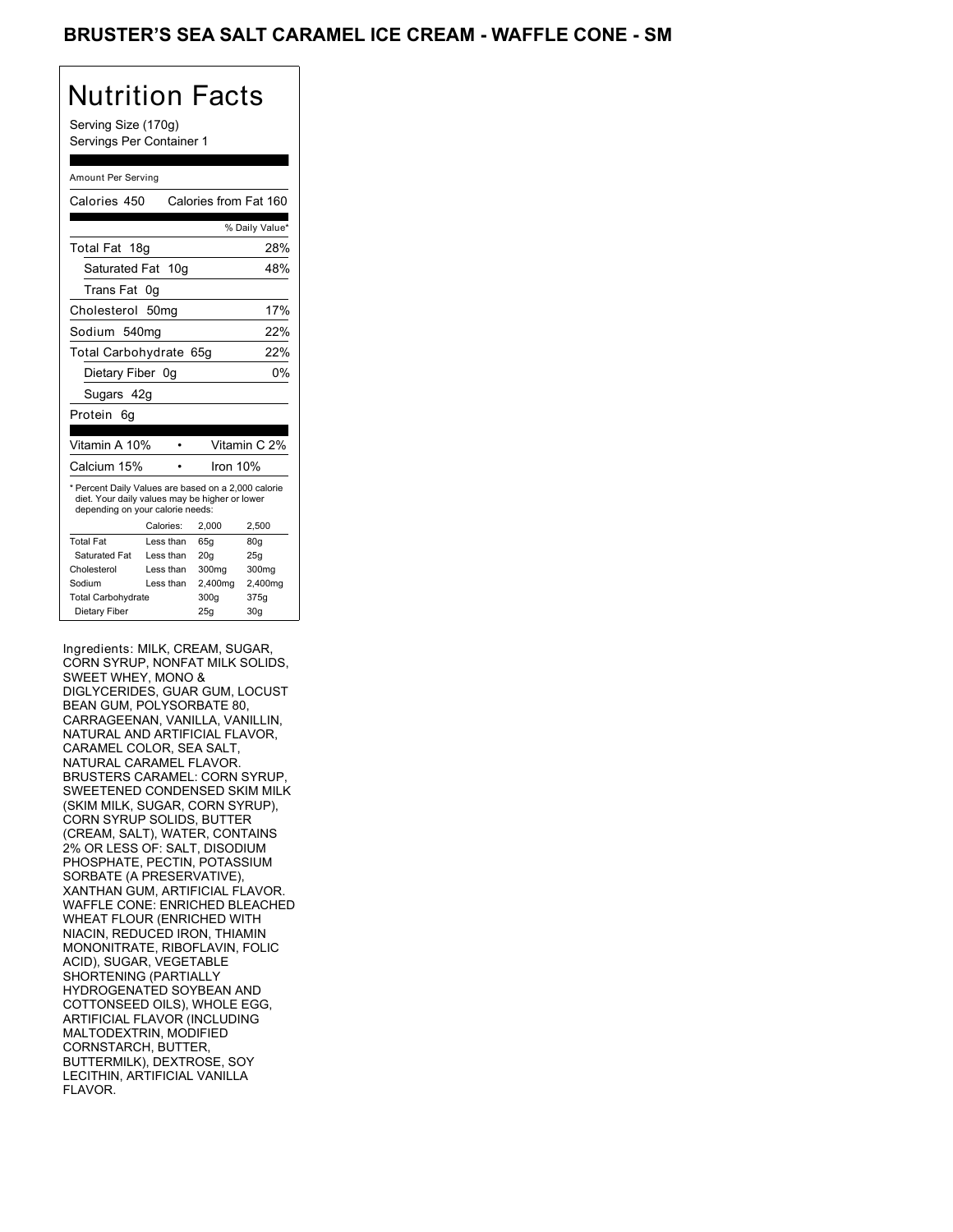## BRUSTER'S SEA SALT CARAMEL ICE CREAM - WAFFLE CONE - REG

# Nutrition Facts

Serving Size (240g) Servings Per Container 1

#### Amount Per Serving

| Calories 610                                                                                                                              |           |         | Calories from Fat 230 |
|-------------------------------------------------------------------------------------------------------------------------------------------|-----------|---------|-----------------------|
|                                                                                                                                           |           |         | % Daily Value*        |
| Total Fat 26g                                                                                                                             |           |         | 40%                   |
| Saturated Fat 14g                                                                                                                         |           |         | 70%                   |
| Trans Fat                                                                                                                                 | 0g        |         |                       |
| Cholesterol 75mg                                                                                                                          |           |         | 25%                   |
| Sodium 810mg                                                                                                                              |           |         | 34%                   |
| Total Carbohydrate 86g                                                                                                                    |           |         | 29%                   |
| Dietary Fiber 0q                                                                                                                          |           |         | 0%                    |
| Sugars 57g                                                                                                                                |           |         |                       |
| Protein 7q                                                                                                                                |           |         |                       |
|                                                                                                                                           |           |         |                       |
| Vitamin A 15%                                                                                                                             |           |         | Vitamin C 4%          |
| Calcium 20%                                                                                                                               |           |         | lron 15%              |
| * Percent Daily Values are based on a 2,000 calorie<br>diet. Your daily values may be higher or lower<br>depending on your calorie needs: |           |         |                       |
|                                                                                                                                           | Calories: | 2.000   | 2,500                 |
| <b>Total Fat</b>                                                                                                                          | Less than | 65q     | 80q                   |
| Saturated Fat                                                                                                                             | Less than | 20q     | 25q                   |
| Cholesterol                                                                                                                               | Less than | 300mg   | 300mg                 |
| Sodium                                                                                                                                    | Less than | 2,400mg | 2,400mg               |
| <b>Total Carbohydrate</b>                                                                                                                 |           | 300g    | 375g                  |
| Dietary Fiber                                                                                                                             |           | 25q     | 30 <sub>g</sub>       |

Ingredients: MILK, CREAM, SUGAR, CORN SYRUP, NONFAT MILK SOLIDS, SWEET WHEY, MONO & DIGLYCERIDES, GUAR GUM, LOCUST BEAN GUM, POLYSORBATE 80, CARRAGEENAN, VANILLA, VANILLIN, NATURAL AND ARTIFICIAL FLAVOR, CARAMEL COLOR, SEA SALT, NATURAL CARAMEL FLAVOR. BRUSTERS CARAMEL: CORN SYRUP, SWEETENED CONDENSED SKIM MILK (SKIM MILK, SUGAR, CORN SYRUP), CORN SYRUP SOLIDS, BUTTER (CREAM, SALT), WATER, CONTAINS 2% OR LESS OF: SALT, DISODIUM PHOSPHATE, PECTIN, POTASSIUM SORBATE (A PRESERVATIVE), XANTHAN GUM, ARTIFICIAL FLAVOR. WAFFLE CONE: ENRICHED BLEACHED WHEAT FLOUR (ENRICHED WITH NIACIN, REDUCED IRON, THIAMIN MONONITRATE, RIBOFLAVIN, FOLIC ACID), SUGAR, VEGETABLE SHORTENING (PARTIALLY HYDROGENATED SOYBEAN AND COTTONSEED OILS), WHOLE EGG, ARTIFICIAL FLAVOR (INCLUDING MALTODEXTRIN, MODIFIED CORNSTARCH, BUTTER, BUTTERMILK), DEXTROSE, SOY LECITHIN, ARTIFICIAL VANILLA FLAVOR.